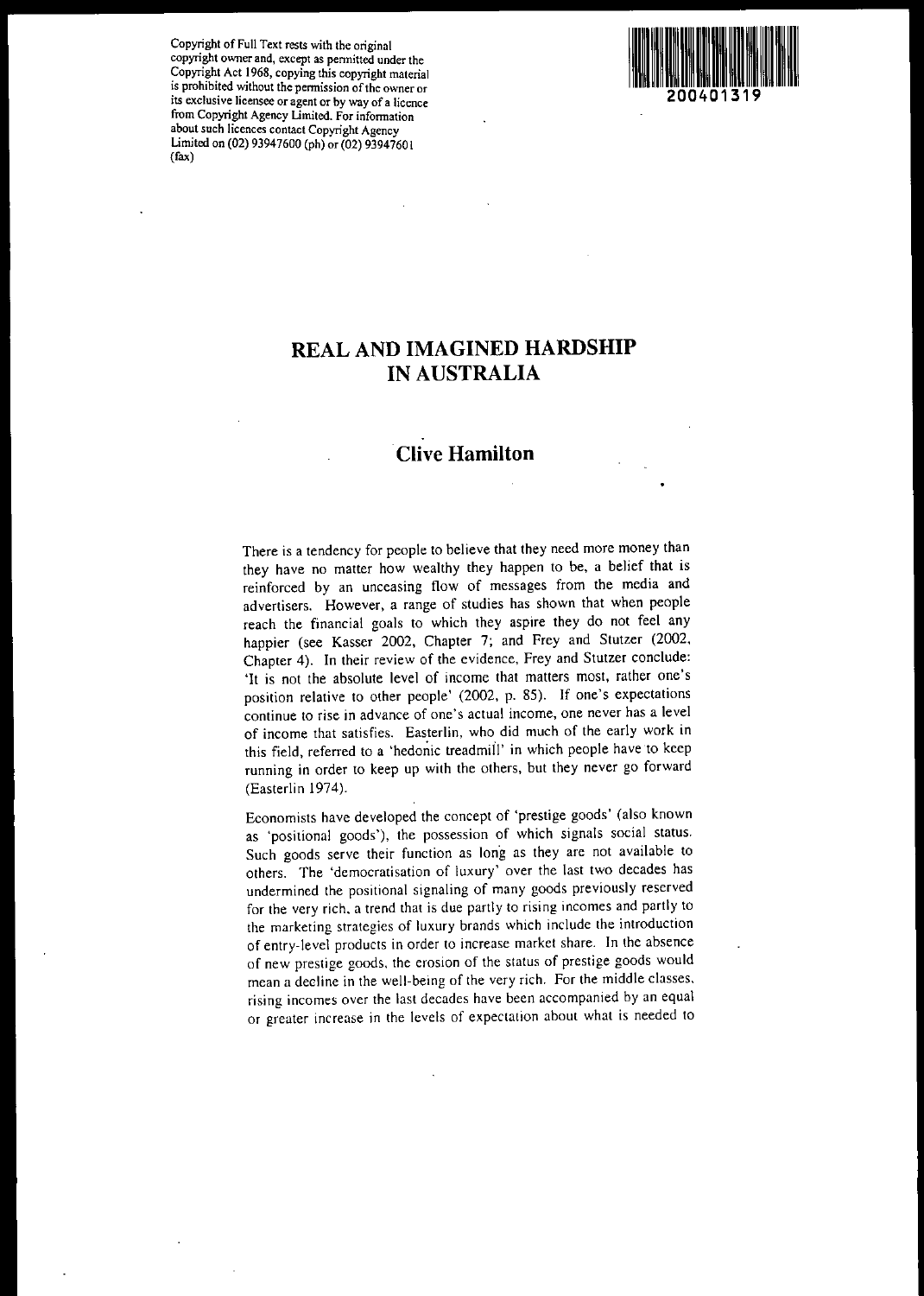live a decent 'life (Frank 1999). Since the level of expectation always stays in advance of actual incomes, many people, who by any historical **or international standard have high incomes. feel themselves to be experiencing hardship.**

# **How Much is Enough?**

The extent of this effect  $-$  which might be called the 'middle-class battler' syndrome - has been documented in the US by Juliet Schor (Schor 1998, pp. 6-7). A 1995 survey asked Americans whether they agreed or disagreed with the statement: 'I cannot afford to buy everything 1 really need'. Among households with incomes between US\$50,000 and US\$lOO,OOO, 39 per cent said they could not afford to buy all they need, and 27 per cent of those in the top group, with incomes in excess of US\$lOO,OOO, felt the same way. Interestingly, while 63 per cent of households with incomes below \$25,000 agreed, 37 per cent said that they can afford to buy everything they really need. Schor concludes: 'Overall, half the population of the richest country in the world say they cannot afford everything they really need. And it's not just the poorer half' (Schor 1998, p. 6).

Some aspects of the 1995 US survey reported by Schor have been replicated for this study. Newspoll was commissioned to survey a .representative sample of Australian adults. The survey was conducted by telephone over 30 August-I September 2002 and included 1200 respondents aged 18 years and over selected by means of a stratified **random sample process. In addition to a series of questions on demographic and income status, respondents were asked whether they** agreed or disagreed with the following statements:

- You cannot afford to buy everything you really need.
- You spend nearly all of your money on the basic necessities of life.

A third question, on attitudes to materialism, was also asked. The results **are discussed later. The responses to each question have been analysed according to after-tax income, measured by equivalised household income quintiles (groups of 20 per cent). To obtain this income**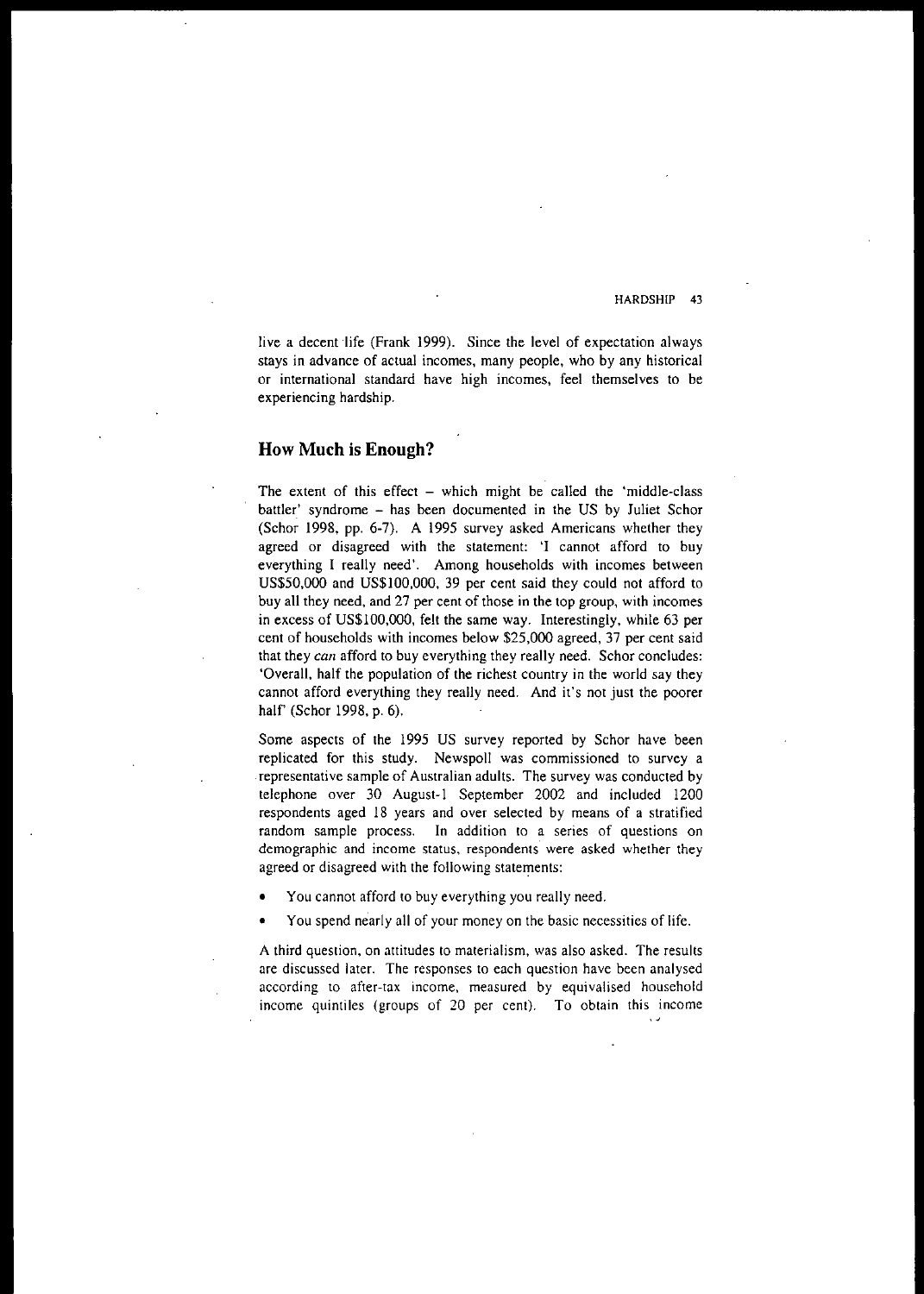breakdown, reported household income was divided by its equivalised household size, where the latter was calculated by assigning a weight of one to the first adult, 0.5 to each additional adult and 0.3 for each child (under 18).

The responses to the first question, by equivalised income quintile, are shown in Table I.

| Table 1 Attitudes to Needs, by Income Quintile (%) |  |
|----------------------------------------------------|--|
|----------------------------------------------------|--|

| "You cannot afford to buy everything you really need." |  |  |
|--------------------------------------------------------|--|--|
|--------------------------------------------------------|--|--|

|                       | Total | Household income quintile (equivalised) |                |      |      |           |  |  |
|-----------------------|-------|-----------------------------------------|----------------|------|------|-----------|--|--|
|                       |       | QI                                      | Q <sub>2</sub> | Q3   | O4   | Q5        |  |  |
|                       |       | (lowest)                                |                |      |      | (highest) |  |  |
| Agree                 | 62.2  | 83.7                                    | 70.4           | 62.0 | 49.2 | 46.3      |  |  |
| Disagree <sup>*</sup> | 37.1  | 16.3                                    | 29.6           | 37.0 | 50.8 | 53.7      |  |  |

**Note a: 0.7%** of respondents **refused to answer or said 'Don't know'.** *Source:* **Newspoll**

It is apparent from Table I that 62 per cent of Australians believe that they cannot afford to buy everything they really need, while 37 per cent believe they can afford everything they need.<sup>1</sup> When we consider that **Australia is one of the world's richest countries, and that Australians today have incomes that are on average three times higher in real terms** than in 1950 (Hamilton and Denniss 2000), it is remarkable that such a high proportion feel that their incomes are inadequate. It is even more remarkable that almost half (46 per cent) of the richest households in Australia say that they cannot afford to buy everything they really need.

Schor (1998) confirms that perceived needs change as incomes rise. Usually, when confronted with the question of whether they can afford everything they really need, people begin to think of the things that they

 $\mathbf{I}$ **The sampling error means that we can be 95 per cent confident that the true figure lies within 2.7 per cenl of the reported figure. These results receive some confinnation from a survey by the Commonwealth Bank (2002) which asked a sample of J,000 whether they agree or disagree with the statement: "It is hard enough to cover living expenses, let alone save". Sixty per cent agreed.**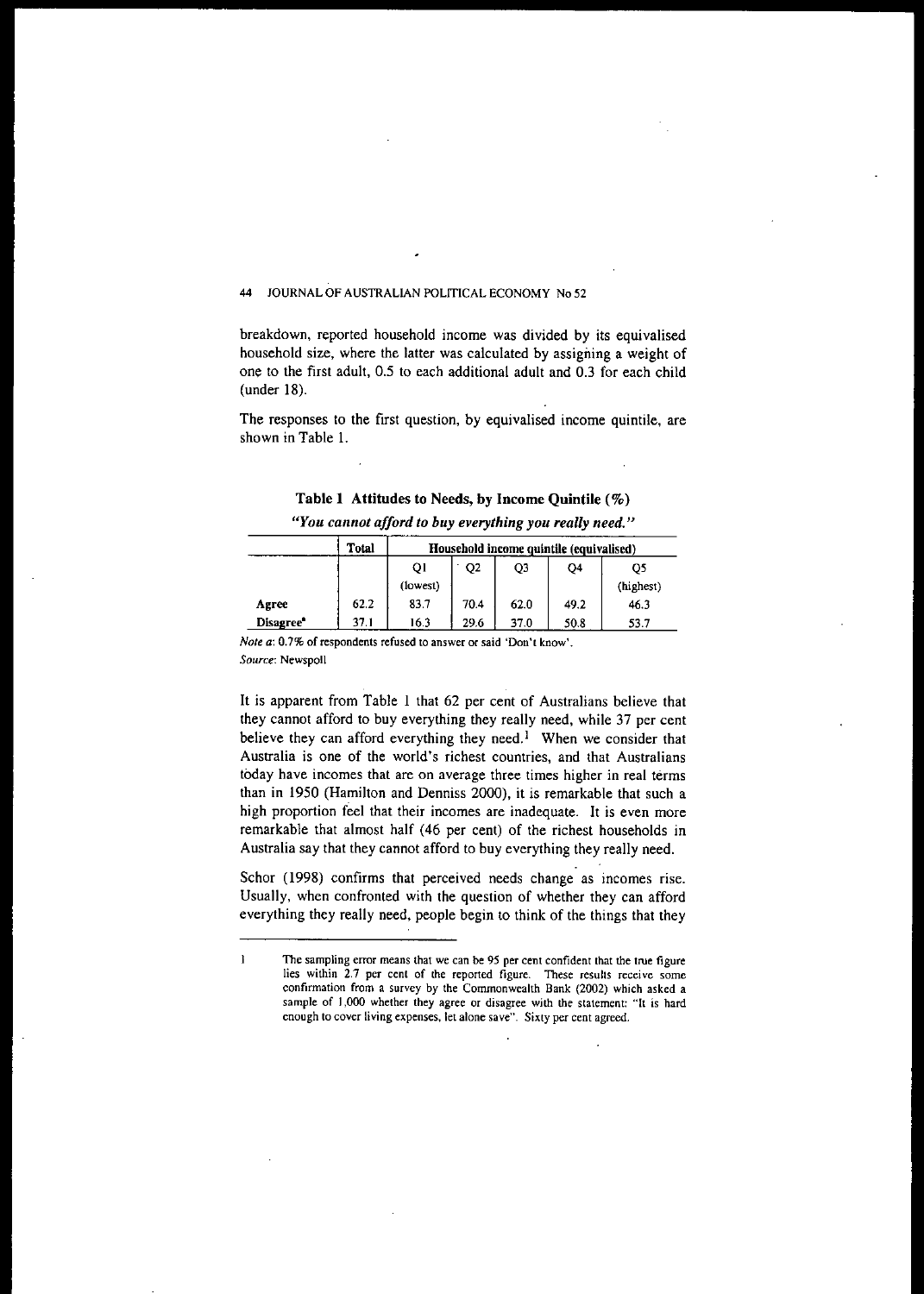have formed a desire for but cannot at present afford. The 'needs' of high-income people may include items such as a luxury car, a beach house and a holiday abroad, while poor people may confine their **thinking** to a plumber to fix a leaking tap, a new coat and money for a school excursion. When the question is put to them, high-income people feel keenly their inability to afford what they feel they need, but on closer questioning they usually concede that they could in fact do without an extension to their house, a vehicle upgrade or a holiday home. However, their behaviour suggests that their personal daily consciousness and political attitudes are driven by their sense of lack rather than a realistic appreciation of what they actually need. Thus a decade or two ago 'everything you really need' would not have included a big-screen television, an ensuite bathroom and an 'outdoor kitchen', but now for many people these things have become 'must have' goods.

When the responses to the Newspoll survey are broken down by sex, age and marital status there is little difference in the results. However, households with children are more likely to agree that they cannot afford everything they really need (71 per cent) than households without children (57 per cent), and those living in capital cities are less likely to complain (59 per cent) than those outside the capitals (68 per cent), although in both cases the difference could be explained by differences in income levels. Among those who believe that they cannot afford everything they really need, the difference between those in work (60 per cent) and those not working (66 per cent) is remarkably small, although those not working include both the unemployed and those out of the labour force (such as non-working mothers).

# Table 2 Attitudes to Basic Necessities of Life, by Income Quintile (%)

*"You spend nearly all ofyour money on the basic necessities oflife."*

|           | Total |                |                |           | Household income quintile (equivalised) |           |
|-----------|-------|----------------|----------------|-----------|-----------------------------------------|-----------|
|           |       | O <sub>1</sub> | Q <sub>2</sub> | <b>O3</b> | Q4                                      | OS        |
|           |       | (lowest)       |                |           |                                         | (highest) |
| Agree     | 56.3  | 84.7           | 74.0           | 54.6      | 41.3                                    | 26.8      |
| Disagree" | 42.7  | 14.3           | 26.0           | 43.8      | 58.0                                    | 73.2      |

*Note a:* 1.0% of respondents refused to answer or said 'Don't know'. *SOIIn'e:* Newspoll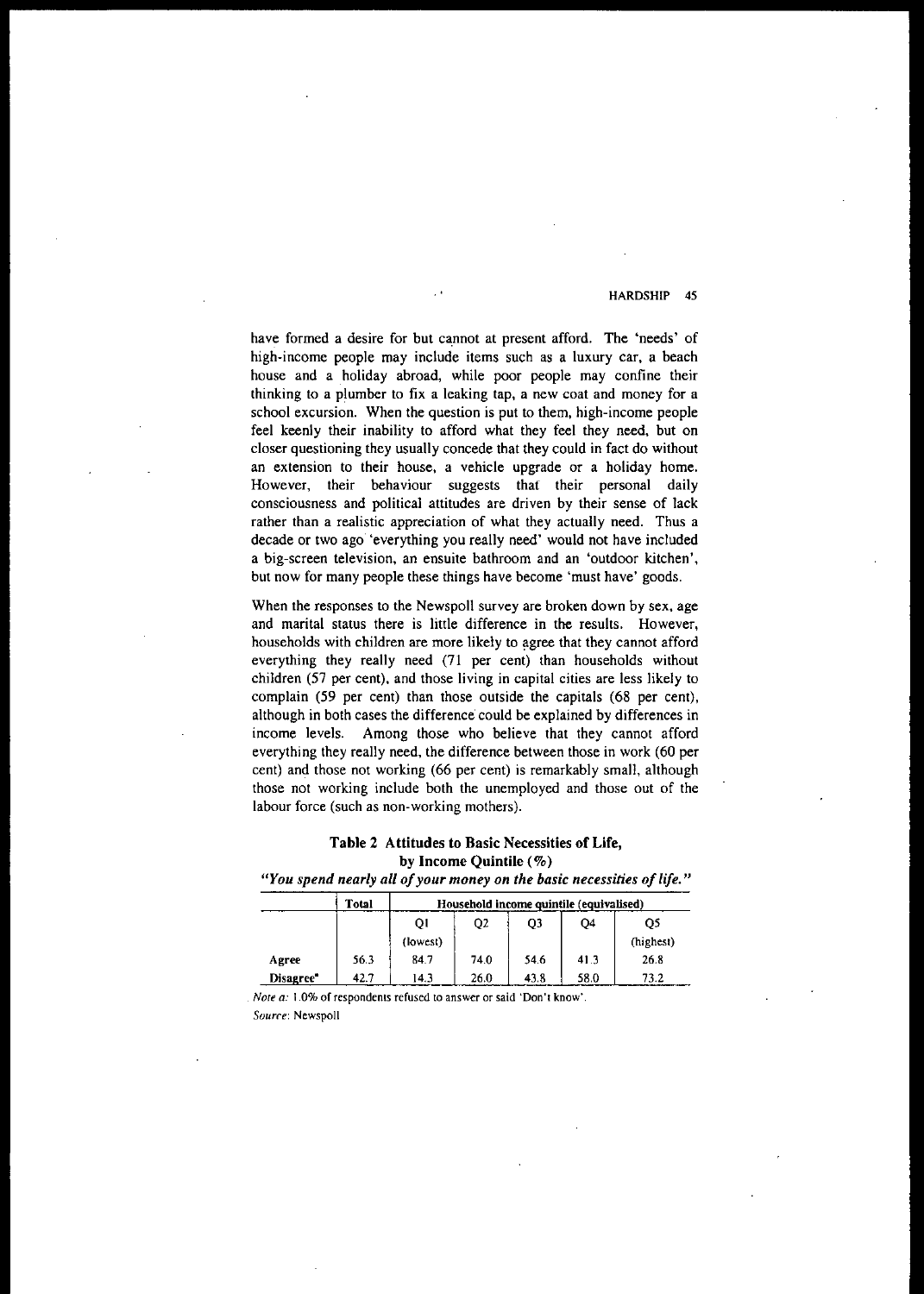The respondents were also asked whether they think that they spend nearly all of their money on the basic necessities of life. The results are shown in Table 2.

When asked whether they spend nearly all of their money on the basic necessities of life 56 per cent of respondents agreed, compared to 62 per cent who agreed that they can't afford everything they really need. However, the proportion of respondents who agreed with the statement declined more sharply with rising incomes than in the previous question. Among those in the lowest income group, 85 per cent agreed that they spend nearly all their money on basic necessities (whereas 84 per cent' agreed that they can't afford everything they need), while among those in the highest income group only 27 per cent agreed that they spend nearly all their money on basic necessities (whereas 46 per cent agreed that they can't afford everything they need).<sup>2</sup> The phrase 'basic necessities of life'. appears to be interpreted more narrowly than 'what I need'. In other, words, while poorer households tend to equate what they need with the basic necessities of life, richer households implicitly recognise that what' they 'need' extends well beyond the basic necessities of life.

Nevertheless, more than a quarter of the highest-income households in Australia believe that they spend nearly all of their money on the basic necessities of life. The belief is shared by over 40 per cent of those in the second highest quintile. It would seem that as households become richer, their definition of what must be counted as basic necessities, of life expands to include a range of goods and services that less well-off families do not regard as necessities. In other words, the notion of what' is necessary - and by implication the behaviour of people to acquire those necessities - is heavily influenced by social and personal **expectations, a conclusion consistent with the literature on relative** incomes reviewed above (Frey and Stutzer 2002, pp. 85-90).

**2 When asked if they spend nearly all of their money on the basic necessities of life, a significantly higher share of women (61 %) than men (52%) agree and older age groups are also more likely to agree, as are people outside capital cities (69%) compared to those in capital cities (49%).**

 $\mathbf{L}$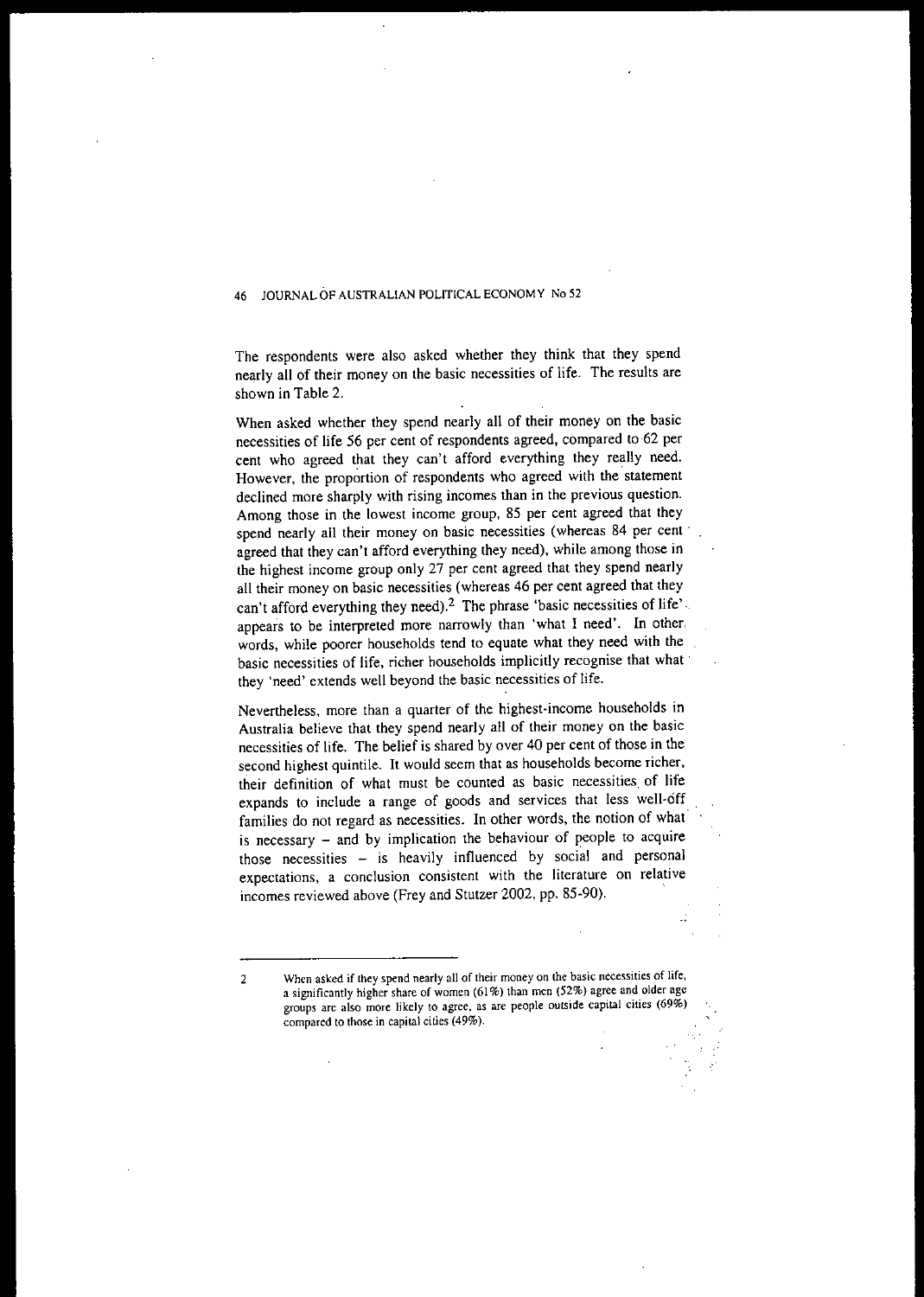$\mathcal{L}(\mathcal{L}, \mathcal{L})$  . The set of the HARDSHIP 47

An opinion survey by Saunders *et al.* (2000, Table 8) asked respondents to say whether their financial situation was best described by one of four **statements** ranging' from **'haven't enough to get by on' to 'much more** than I need'. Among the highest-income group of respondents (those on incomes before tax ·of \$65,000 or more), 15 per cent said that they have 'just enough to get by on' while 77 per cent said that they have 'enough to get by on and for a few extras'.

All of this suggests that Australian households, and especially middle and high-income households, have an inflated, and perhaps greatly inflated, understanding of how much money they need to maintain a decent standard of living. It also confirms the view that as people **become wealthier their perceptions of the necessary consumption levd rise.**

Further light can be shed on the issue by looking more closely at the **responses of the poorer households. Surprisingly, in the lowest income** quintile 16 per cent of Australians disagreed with the statement that they cannot afford to buy everything they really need. In other words, a sixth of the poorest households say that they do not have difficulties affording everything they really need, implying that they may have some money left over for luxuries. If, as we have suggested, poor households equate what they need with basic necessities, then those who say they can afford everything they need have some money left over after buying the basic **necessities of life.**

**Some other recent studies help us understand these issues in more depth.** Bray (2001) draws on the results of questions on 'financial stress' asked by the ABS in its 1998-99 Household Expenditure Survey to develop indicators of hardship. In contrast to the 'attitudinal' questions asked in the survey commissioned for this study, the ABS asked a series of questions about specific forms of behaviour. It asked respondents whether they usually spend money on items such as annual holidays, a night out or hobbies, and if they indicated that they did not spend on these items whether it was because they could not afford them or simply did not want them. By asking about specific behaviours rather than **general attitudes to· one's financial situation, the ABS survey is more** likely to provide information on whether households actually go without **necessities.**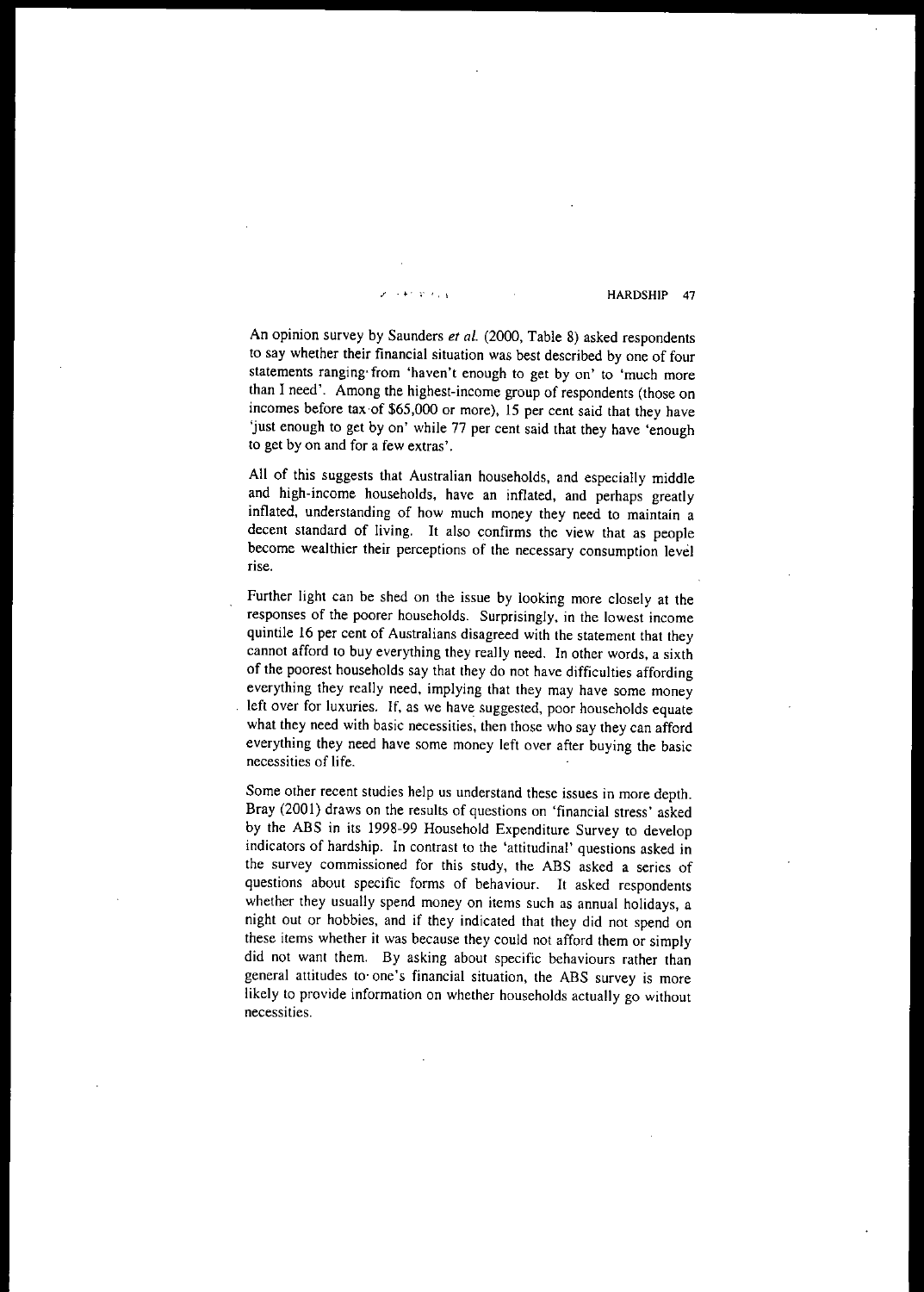The results are summarized in Table 3. Note that Bray also reports household incomes by quintile, where income is adjusted for the size and composition of the household (i.e. equivalised). With the possible exception of new clothes, the items in question cannot be regarded as basic necessities of life in any physical sense. However, basic necessities are generally understood to include some that meet social needs. Other than clothes, the items are all forms of entertainment and if households can afford them then they can certainly afford other basic necessities. Yet, even in this case, the proportion of households who say they cannot afford them is relatively low (5-27 per cent) when compared to the general belief of 62 per cent of households that they cannot afford everything they really need, or the 56 per cent who say they spend nearly **all of their income on the basic necessities of life. In other words, items** such as a week's holiday each year and a night out are regarded by most **Australians as 'needs' and 'basic necessities of life'.**

| Table 3 Items that Households say they Cannot Afford, |
|-------------------------------------------------------|
| by Quintile $(\%)$                                    |

|                            | <b>Total</b> | Household income quintile (equivalised) |                |      |      |        |  |
|----------------------------|--------------|-----------------------------------------|----------------|------|------|--------|--|
|                            |              | Q <sub>1</sub>                          | Q <sub>2</sub> | Q3   | Q4   | Q5     |  |
| Cannot afford:             |              | (low)                                   |                |      |      | (high) |  |
| Week's holiday away from   |              |                                         |                |      |      |        |  |
| home each year             | 27.3         | 44.0                                    | 380            | 29.6 | 17.7 | 7.3    |  |
| Night out once a fortnight | 19.4         | 31.2                                    | 28.9           | 21.7 | 11.3 | 3.9    |  |
| Friends/family over for a  |              |                                         |                |      |      |        |  |
| meal once a month          | 5.3          | 11.1                                    | 95             | 3.5  | 1.9  | 0.4    |  |
| Special meal once a week   | 11.6         | 22.6                                    | 17.2           | 10.8 | 6.0  | 1.6    |  |
| Brand new clothes (usually |              |                                         |                |      |      |        |  |
| buv second-hand)           | 11.8         | 23.4                                    | 19.7           | 9.6  | 4.6  | 1.4    |  |
| Leisure/Hobby activities   | 9.1          | 18.1                                    | 14.0           | 7.9  | 4.4  | 1.1    |  |

*Source:* **Bray 2001, Table 1**

We saw that, of the richest 20 per cent of households, 46 per cent say that they cannot afford everything they really need. When pressed on specific items that they could not afford, however, the highest percentage was 7.3 per cent who said they could not afford a week's holiday, while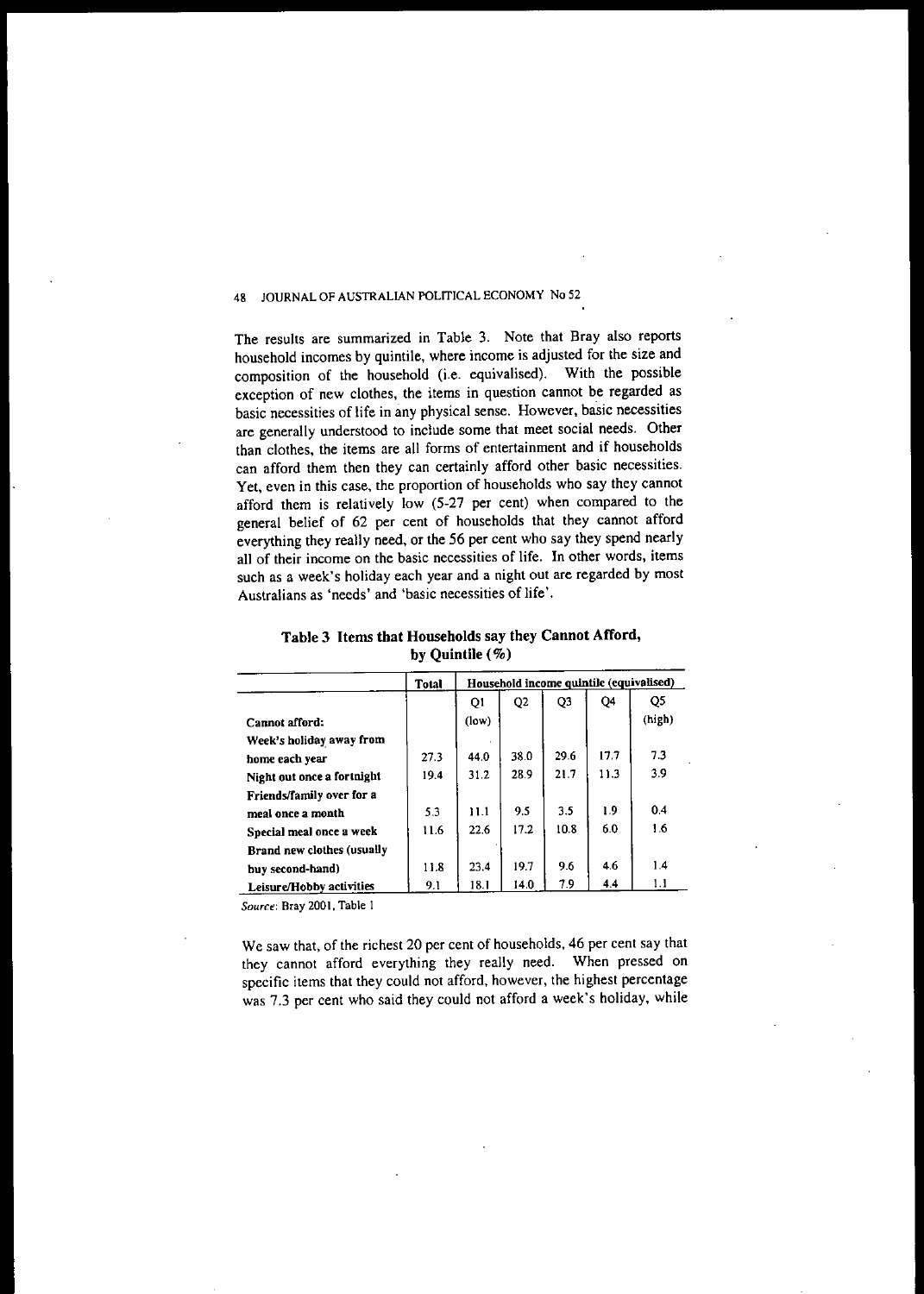**the rest were much lower - around 4 per cent for a night out and around** 1 per cent for the remainder. A similar observation can be made for lowincome households. While 84 per cent of households in the lowest quintile said they could not afford everything they really need, only 44 per cent of those in the lowest quintile said they could not afford a week's holiday each year, and only around 20 per cent went without **special meals, new clothes and leisure activities. Put another way. even** amongst the lowest income group, 56 per cent of households say they can afford a week's holiday each year.

We can obtain an even tighter focus on the nature of hardship or deprivation through the results of another set of questions asked by the ABS in the Household Expenditure Survey, also reported by Bray (2001). The ABS asked:

**Over the past year have any of the following happened to your household because of a shonage of money?**

The results are reported in Table 4. Note that the time period for the **expenditure. survey. one year. is the same as the Newspoll survey question which asked households to .nominate their annual income.**

|                               | <b>Total</b> | Household income quintile (equivalised) |                |                |     |        |  |
|-------------------------------|--------------|-----------------------------------------|----------------|----------------|-----|--------|--|
|                               |              | Q <sub>1</sub>                          | Q <sub>2</sub> | Q <sub>3</sub> | Q4  | Q5     |  |
|                               |              | (low)                                   |                |                |     | (high) |  |
| Could not pay gas/electricity |              |                                         |                |                |     |        |  |
| /telephone on time            | 16.1         | 23.4                                    | 22.5           | 17.6           | 117 | 5.2    |  |
| Could not pay car registrat-  |              |                                         |                |                |     |        |  |
| ion/insurance on time         | 6.5          | 8.8                                     | 7.9            | 8.0            | 5.6 | 2.3    |  |
| Pawned or sold something      | 4.2          | 7.9                                     | 6.4            | 3.6            | 2.5 | 0.8    |  |
| Went without meals            | 2.7          | 6.5                                     | 3.7            | 1.7            | 1.3 | 0.3    |  |
| Unable to heat home           | 22           | 5.1                                     | 3.6            | 1.4            | 0.8 | 0.3    |  |
| Sought assistance from        |              |                                         |                |                |     |        |  |
| welfare/community orgs        | 35           | 7.5                                     | 5.7            | 2.6            | 1.2 | 0.3    |  |
| Sought financial help from    |              |                                         |                |                |     |        |  |
| friends/family                | 9.9          | 14.6                                    | 13.3           | 9.6            | 8.5 | 3.6    |  |

|  |  | Table 4 Items that Households went Without, by Quintile (%) |  |  |  |  |  |
|--|--|-------------------------------------------------------------|--|--|--|--|--|
|--|--|-------------------------------------------------------------|--|--|--|--|--|

**SOl/rre: Bray 2001, Table I**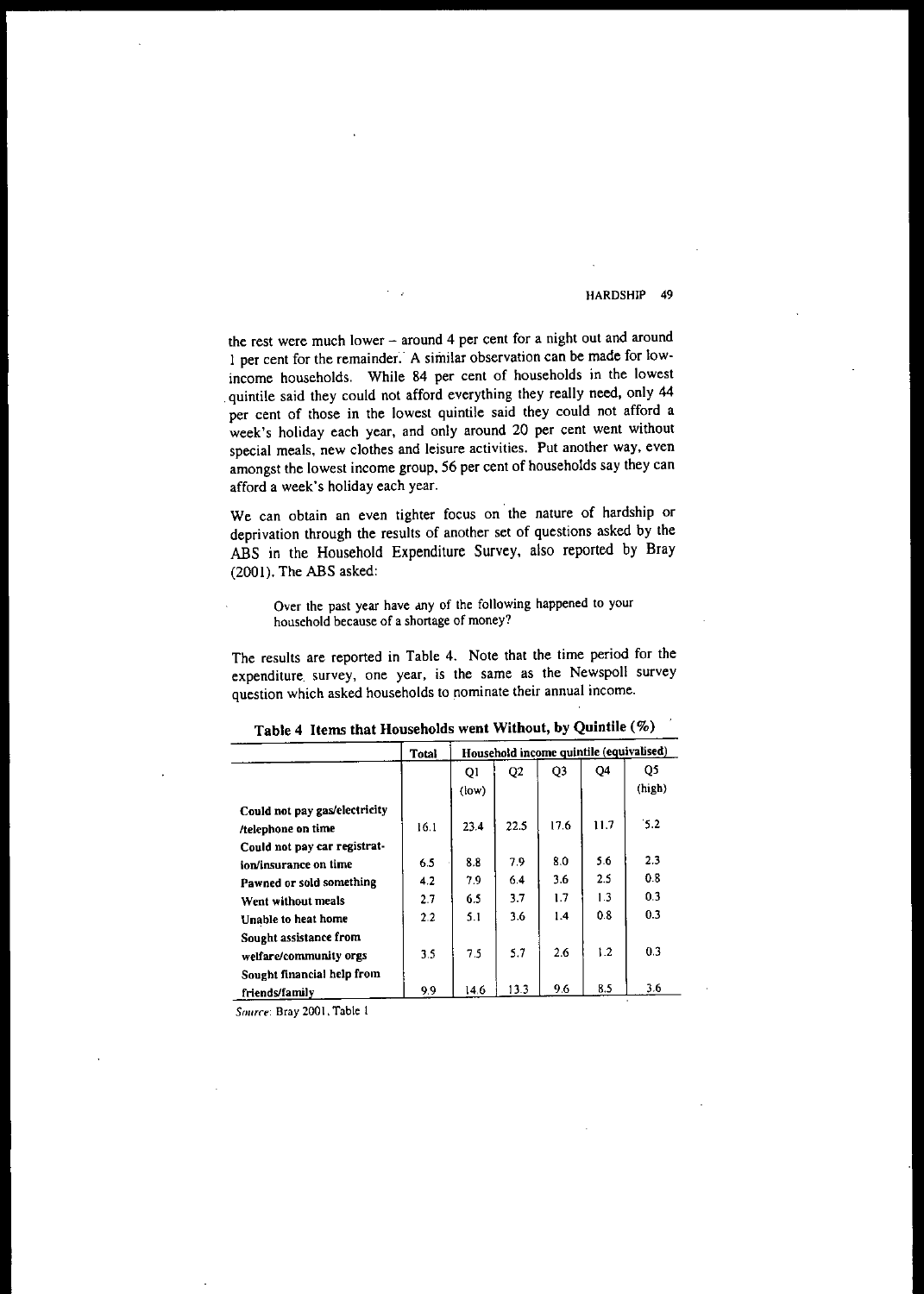These behaviours allow a more accurate definition of genuine hardship **than the figures in the previous tables. But even here the issues are not.** entirely clear-cut. While an average 16 per cent of households could not pay their gas, electricity or telephone bills on time, this included 5 per cent of the highest-income households and 12 per cent of those in the second highest quintile. High-income households can experience cashflow problems that might make them late in paying their bills, but it would be fair to assume that the stress caused by the inability to pay bills on time is much greater among the poorest households. The same applies to the second item in the list (could not pay car registration or insurance on time) and the last (sought financial help from friends or family). For most people, these are budget management problems, although they may arise from unrealistic spending decisions.

There is much less ambiguity in the case of the other items. There is little doubt that any household forced to pawn something, go without meals, do without home heating or seek assistance from a welfare organisation experienced genuine hardship. It is remarkable, however, that even in the very lowest income group only perhaps 10 per cent of households were so affected, and across the whole population perhaps only 3 or 4 per cent fell into this category.<sup>3</sup> There could be other markers of genuine hardship that the ABS questions did not pick up, but even so it appears that a substantial majority of households in the lowest income group do not report hardship. As Bray notes: •... while lowerincome households have, on average, higher levels of [financial] stress, many of these households experience no financial stress at all' (Bray 2001, p. 17).

These conclusions are reinforced by the results of the Federal **Government's major new research program known as HILDA, the** Household. Income and Labour Dynamics Survey. It concluded:

**A simple summary measure of overall financial hardship suggests that extreme poverty, as measured by whether an individual**

*<sup>3</sup> A priori,* **it is much more likely that a household experiencing one type of difficulty (such as seeking welfare assistance) also experiences others, rather than that the different types of difficulty are spread across different households.**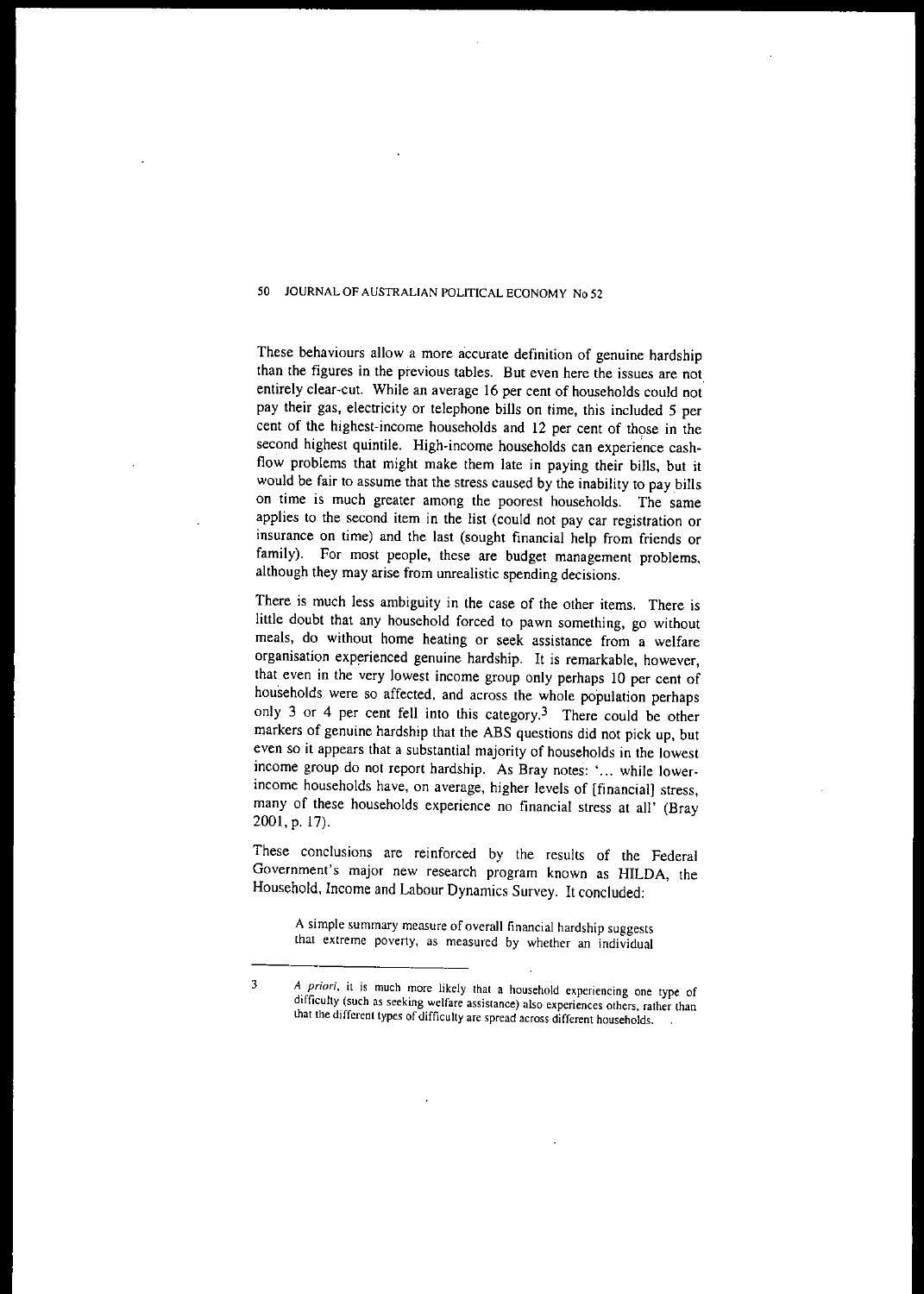**, j' ,t** HARDSHIP 51

**considers his [sic] or herself (and his or her family) to be 'poor: or 'very poor', affects around 4 per cent of Australians .. ,**

**Most Australians think of themselves as either 'very comfortable' or 'reasonably c9mfortable' - 64 per cent - or 'just getting along'** Most Australians think of themselves as either<br>or 'reasonably comfortable' – 64 per cent – or<br>– 30 per cent (Melbourne Institute 2002, p. 16)

In the highest income groups in Table 4 the incidence of genuine hardship is virtually zero, as one would expect. (It is also very low for the top three quintiles.) Yet we know that nearly half of this highest income group also say that they cannot afford to buy everything they really need. It is fair to conclude that, using any reasonable definition of 'needs' and 'basic necessities of life', a substantial majority' of Australians who experience no real hardship, and indeed live lives of abundance, believe that they are 'doing it tough'. This might be . considered an unfortunate delusion for those so afflicted, except that the belief that large swathes of the Australian population are suffering some form of deprivation is accepted as one of the underlying suppositions of political debate and policy formation in Australia. It provides, among other things, the basis for the political appeal of middle-class welfare and tax cutting. Recent examples of middle-class welfare - transfers or tax cuts that disproportionately benefit middle and high-income households  $-$  include the 30 per cent private health insurance rebate (see Smith 2000), tax concessions for superannuation (Smith 1996) and the baby **bonus.4**

The purpose of the analysis above is not to trivialize the effects of poverty in Australia, as authors such as Saunders and Tsumori (2002) do. **Nor is it designed to suggest that poverty is 'voluntary', a position argued** by the Centre for Independent Studies (Sullivan 2000). The objective is **to draw a distinction between real and imagined hardship in Australia** and to point to the political and social implications of the conflation of the two. The emphasis in this paper is on the extent and implications of imagined hardship. The exaggeration of the extent of poverty makes it more difficult to tackle genuine hardship, both because it muddies the waters and reduces public sympathy.

**<sup>4</sup> According to analysis by ACOSS, the baby bonus offers five times as much income support to a mother on \$60,000 than one on \$20.000 (ACOSS 2002).**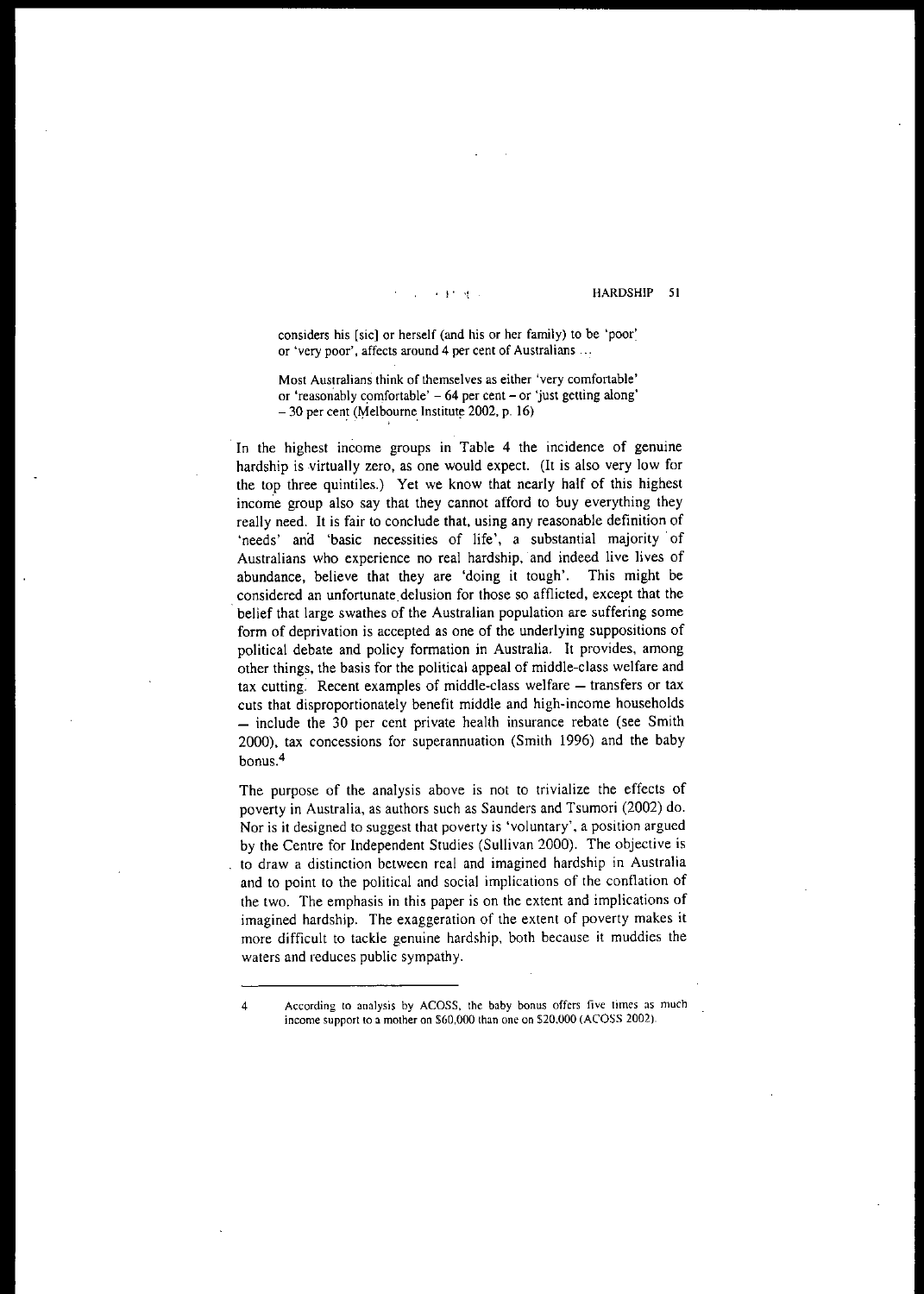## **Attitudes to Materialism**

Australians hold contradictory attitudes to the factors that affect their quality of life. Although the responses to the Newspoll survey reported here indicate that their typical immediate self-perception is that they are having difficulty making ends meet, when asked to stand back and reflect **on their lives and their society they take quite a different view. A survey** commissioned by the Australia Institute in 1999 asked Australians what it would take to improve their personal quality of life. Large majorities **nominated as 'very important' both more time with family and friends** (75 per cent) and less stress and pressure in their lives (66 per cent), while a minority nominated more money to buy things (38 per cent) (Eckersley 1999, Table I). Eckersley reports a number of surveys that indicate that people do not rate more money and consumption as important to improving their lives. Wrote Eckersley:

**"Having extra money' for things like luxuries and travel' ranked last in a list of seven items judged 'very important' to success [in one survey], well behind the top-scorer, 'having a close and happy family'. And in contrast to government priorities, 'maintaining a high standard of living' ranked last in a list of 16 critical issues headed by educational access, children and young people's well-being, and health-care - things many Australians believe are being sacrificed to increase standard of living** (Eckersley 1999, p. 13).

Studies in the USA have reached similar conclusions (AARP 2000; Center for a New American Dream 1995)

The survey conducted by Newspoll for this study also asked respondents whether they agree or disagree with the following statement:

**Australian society today is too materialistic, with too much emphasis on money and not enough on the things that really matter.5**

<sup>5</sup> **It might be thought that the wording of the question necessarily invites an affinnative response since few would repudiate 'the things that really matter'. But**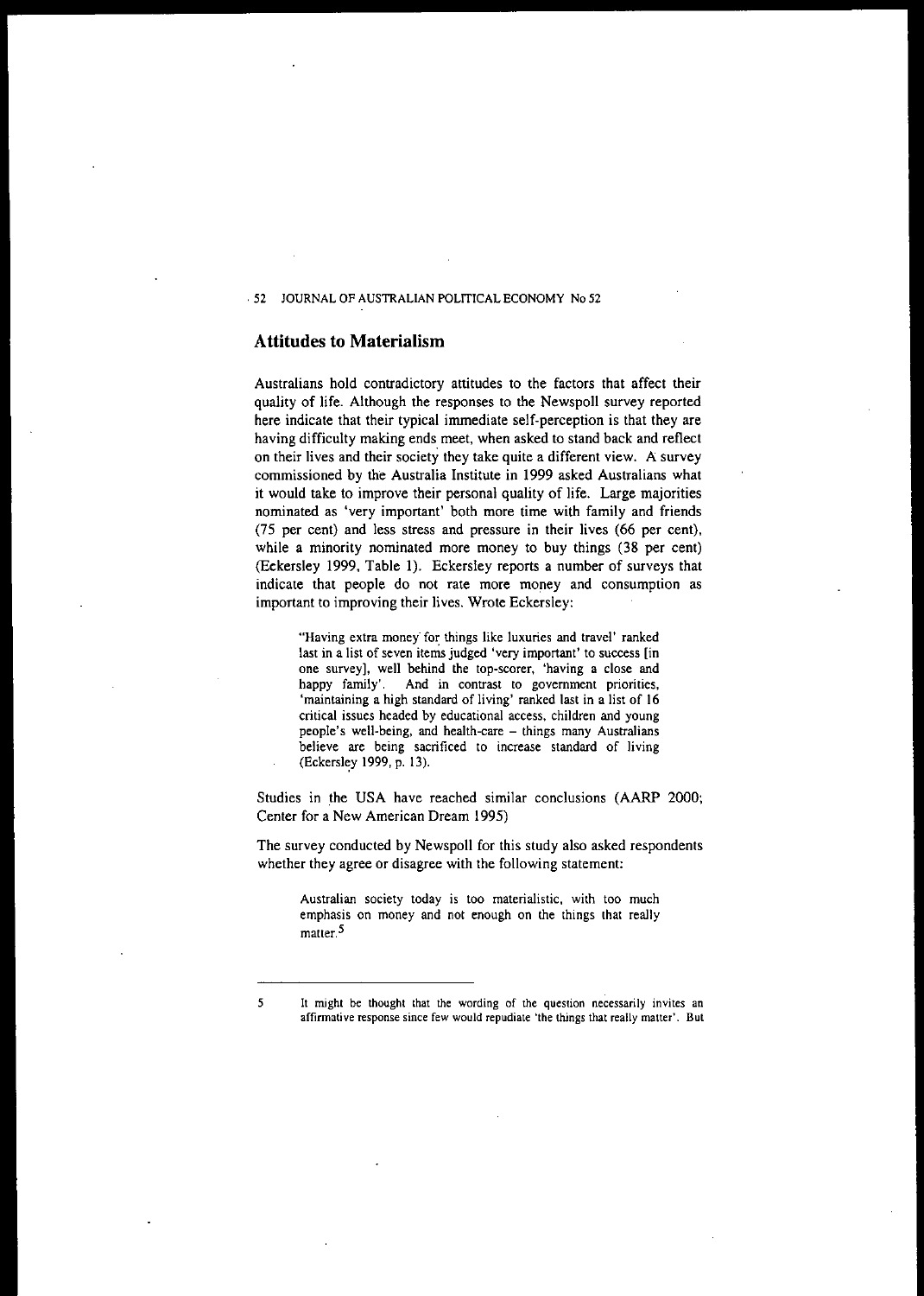#### 580 - 3 (1 17 920)

HARDSHIP 53

The results are reported in Table  $5.6$  They indicate that 83 per cent believe that Australian society is too materialistic. with too much emphasis on money and not enough on the things that really matter. The proportions agreeing with this statement are remarkably stable across the income distribution (80-89 per cent), with the exception of the richest households where only 74 per cent agreed that Australia is too materialistic. Among the richest households nearly double the national average disagreed with the view that Australians place too much emphasis on money (24 per cent versus 14 per cent across the' whole population). Women are more likely to agree that Australians are too materialistic, although the difference is not great  $-87$  per cent compared to 79 per cent of men. No differences are apparent between families with and without children, although people not working are a little more likely to agree (88 per cent) than those who are working (80 per cent):

| Table 5 Attitudes to Materialism, by Income Quintile $(\%)$            |
|------------------------------------------------------------------------|
| "Australian society today is too materialistic, with too much emphasis |
| on money and not enough on the things that really matter."             |

|           | Total | Household income quintile (equivalised) |                |      |      |           |  |  |
|-----------|-------|-----------------------------------------|----------------|------|------|-----------|--|--|
|           |       | O <sub>1</sub>                          | O <sub>2</sub> | Q3   | Q4   | O5        |  |  |
|           |       | (lowest)                                |                |      |      | (highest) |  |  |
| Agree     | 83.1  | 87.6                                    | 88.5           | 84.3 | 79.5 | 74.1      |  |  |
| Disagree" | 14.0  | 10.1                                    | 8.7            | 13.3 | 17.2 | 23.9      |  |  |

*Note* a: 3.0% of respondents refused to answer or said 'Don't know'. *Source:* Newspoll

The survey question itself prompts one to ask what are 'the things that really matter'. Eckersley's work provides a persuasive answer: for most people the things that really matter are relationships with family and

this would be a too analytical approach to a question respondents immediately understand as being about the degree of materialism in society. Moreover, a substantial minority of at least one group of respondents disagreed with the statement.

<sup>6</sup> These results are similar to those of Saunders *et al.* (2000, Table 9) who found that 75 per cent agreed that 'Too much emphasis is put on improving the economy and too little on creating a better society'. Eight per cent disagreed.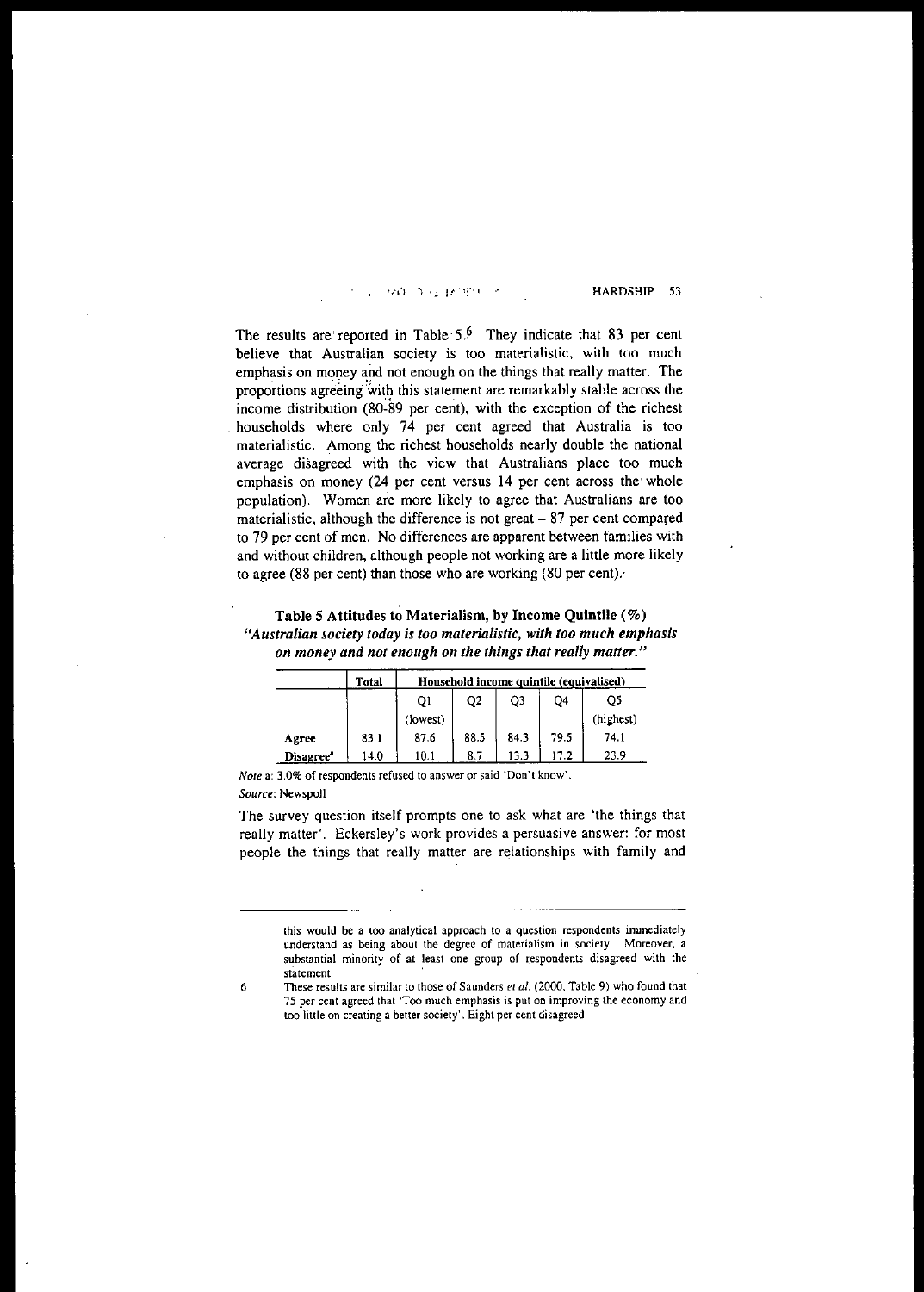friends and time to do the things that are personally fulfilling (Eckersley 1999,2000).

**The** responses to the three survey questions suggest that a large proportion of Australians believe both that they do not have enough money and that society places too much emphasis on money and material' goods. This result confirms other studies suggesting an. uneasy **disjunction between people's immediate assessment of their own financial position, which tends to be self-focused and income-driven, and their recognition that society in general is too materialistic and focused** on money instead of 'the things that really matter' (Eckersley 1999). The proportion that agreed with the third statement may have been reduced **by the fact that the previous two questions had set respondents in a .frame of mind focussed on their own travails, and the consequent awkwardness, especially for those on higher incomes, of complaining about their** income and then immediately being asked to repudiate the sentiment.

People appear driven to pursue material rewards before others despite recognizing that, on reflection, life could be better if people themselves **and society in general devoted more attention to family, friends and the** 'things that really matter'. Most people seem unable to' change course **and introduce more balance into their lives even though they are willing** to concede that a simpler life may well be a happier life. Such a view is supported by a number of studies of the relationship between materialism and quality of life. In a study of Australians, Ryan and Dziurawiec (2001), for example, defined materialism as a value with three components - the centrality of acquisition in a person's life, the role of **possessions in defining success, and the contribution of material things to** the pursuit of happiness. They confirmed previous work finding a **negative relationship** between materialism and life satisfaction (Kasser 2002). In the words of Ryan and Dziurawiec:

**those individuals who were high in materialism were less satisfied Wilh lheir 'life as a whole' and with specific 'life domains' than those who were low in materialism (2001, p. 185)**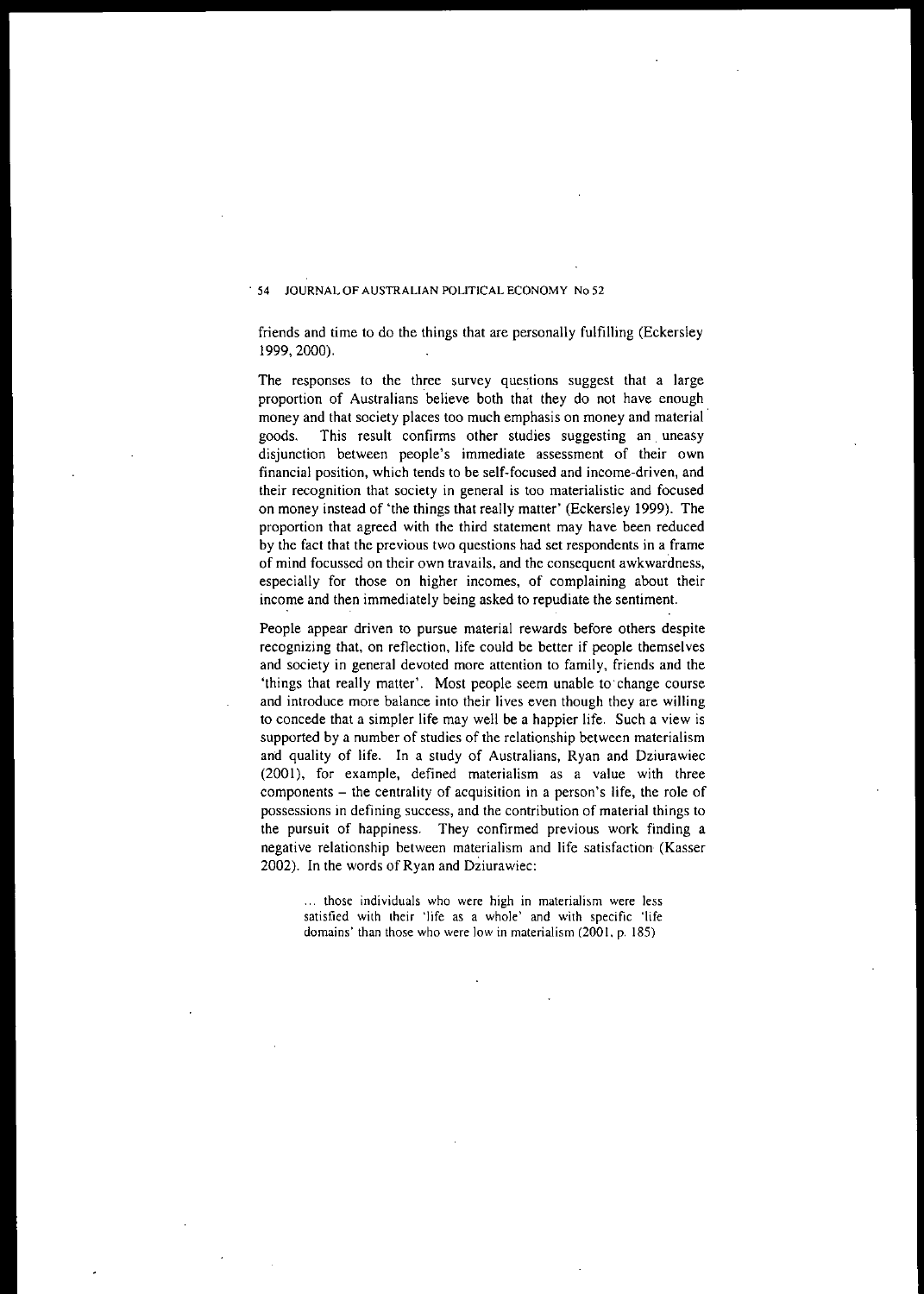## **COMPANY MARS**

,,'

HARDSHIP 55

# **Implications**

The political effect of the conflation of the circumstances of the poorest . **citizens with those of the high-income majority is to diminish the** significance of the particular circumstances of those households facing **genuine h.ardship,. "It also reinforces a general belief in the community that times are hard, despite the fact that most Australians are richer than** ever and much richer than the vast majority of people in the world (Hamilton and Denniss 2000). This 'deprivation syndrome' induces **politicians to distort policy to 'reduce the burden of taxation' and** increase middle-class welfare. This emphasis on the tribulations of the middle classes not only validates the preoccupation of high-income **people with their own financial circumstances but crowds out sympathy** for those who are genuinely struggling.

**This observation receives support from Don Watson, the former speech writer to Prime Minister Paul Keating, who wrote in his memoir:**

> **Even more problematic fOf politicians was the culture of chronic complaint that the new, dynamic, deregulated economy bequeaths.** .... **The minimum gesture was one that indicated recognition of the discontent the so-called 'battlers' felt. If their complaints derived more from unlovely envy than from actual hardship, it was all the more -urgent to recognise them (Watson** 2002, pp. 573. 667).

The analysis in this paper helps to explain why, after decades of **sustained economic growth that have seen average incomes increase several times over, the' Aussie battler' has not disappeared from public discourse but has become more prevalent than ever. Political parties compete for the hearts and minds of average households in the suburbs.** and it is hard to avoid the conclusion that they have actively fomented dissatisfaction amongst the middle classes in order to perpetuate the myth of the Aussie battler, for they can then claim to understand their **pain and offer solutions to it. Such a strategy is consistent with the needs of corporations and their .advertisers and marketers whose continued growth depends on the daily reproduction of consumer discontent.**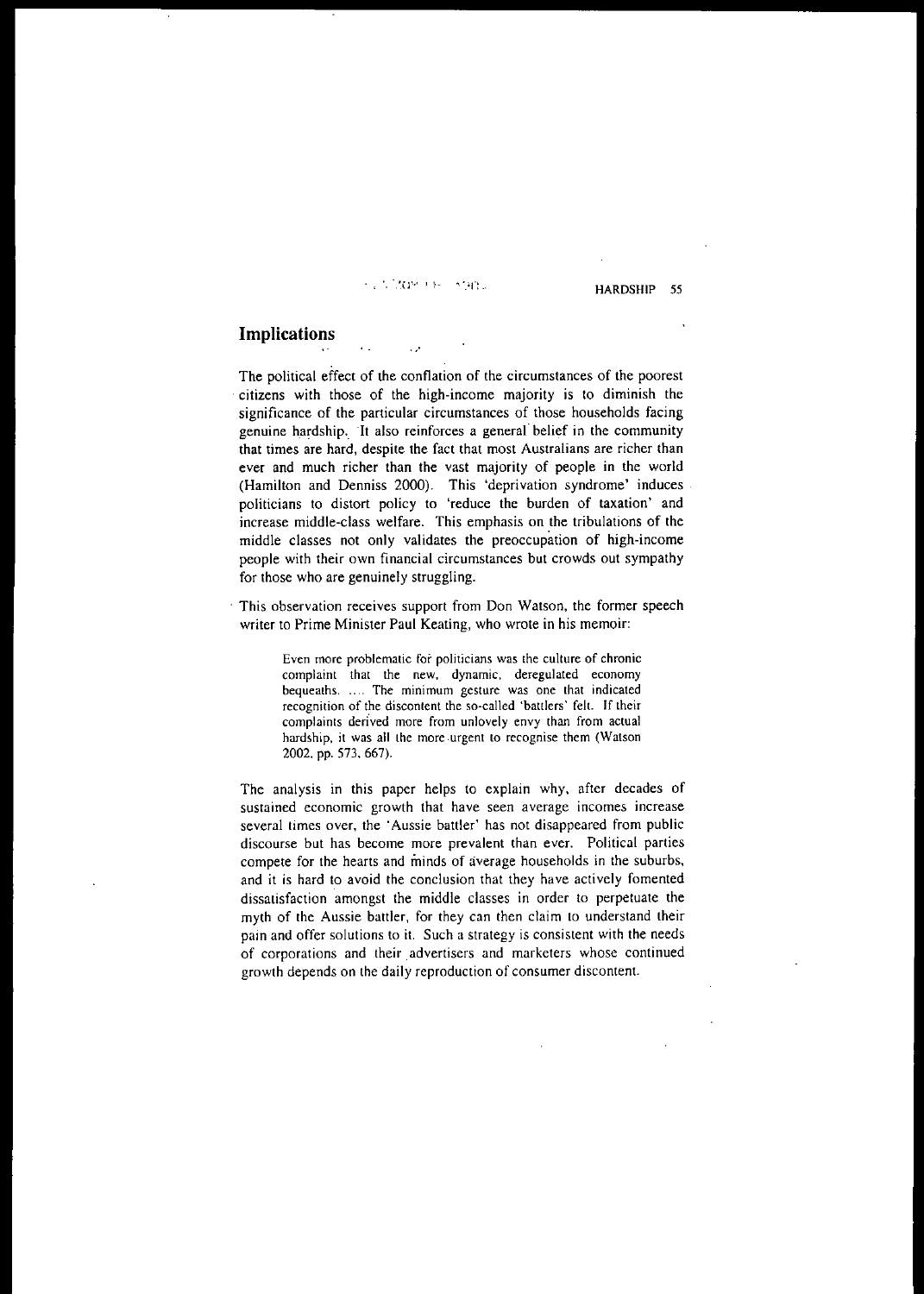#### References

AARP, 2000. Money and the American Family. Conducted for AARP's Modem Maturity magazine by Belden Russonello & Stewart and Research/Strategy/Management, May. Available at www.aarp.org.

ACOSS 2002, 'ACOSS calls for replacement of baby bonus with a universal maternity benefit' , ACOSS Media release, 11 December 2002

Argyle, Michae11999, 'Causes and correlates of happiness', in D. Kahneman, E Diener and N. Schwartz (eds), *Well-being: TIle foundations of hedonic psychology* (Russell Sage Foundation, New York)

Bray, Rob 2002, *Hardship in Australia: An analysis offinancial stress indicators in the 1998-99 Australian Bureau of Statistics Household Expenditure Survey,* Occasional Paper No. 4 (Department of Family and Community Services, Canberra)

Center for a New American Dream 1995. 'Yearning for Balance', Report prepared by the Harwood Group, commissioned by the Merck Family Fund, Center for a New American Dream, www.newdream.org

Commonwealth Bank 2002, 'Commonwealth Bank Group Savings Research Summary', Media Release 3 August 2002

Easterlin, Richard 1974, 'Does Economic Growth Improve the Human Lot? Some Empirical Evidence' in Paul David and Melvin Reder (eds), *Nations and Households* in *Economic Growth* (Academic Press, New York)

Eckersley, Richard 1999, *Quality of Life in Australia:* An *analysis of public perceptions,* Discussion Paper No. 23 (The Australia Institute, Canberra)

Eckersley, Richard 2000, 'The mixed blessings of material progress: Diminishing returns in the pursuit of happiness', *Journal of Happiness Studies*, Vol. 1 No. 3

Frank, Robert 1999, *Luxury Fever: Money and happiness in an era of excess* (Princeton University Press, Princeton)

Frey, Bruno and Stutzer, Alois 2002, *Happiness and Economics* (Princeton University Press, Princeton, New Jersey)

Hamilton, Clive and Denniss, Richard 2000, *Tracking Well-being in Australia: The Genuine Progress Indicator 2000,* Discussion Paper No. 35 (The Australia Institute, Canberra)

Kasser, Tim 2002, *The High Price ofMaterialism* (MIT Press, Cambridge Massachusetts)

Melbourne Institute of Applied Economic and Social Research 2002, HlLDA Survey Annual Report 2002 (Melbourne Institute of Applied Economic and Social Research, University of Melbourne)

Ryan, Lisa and Dziurawiec, Suzanne, 2001, 'Materialism and its Relationship to Life Satisfaction', *Social Indicators Research,* 55: 185-197